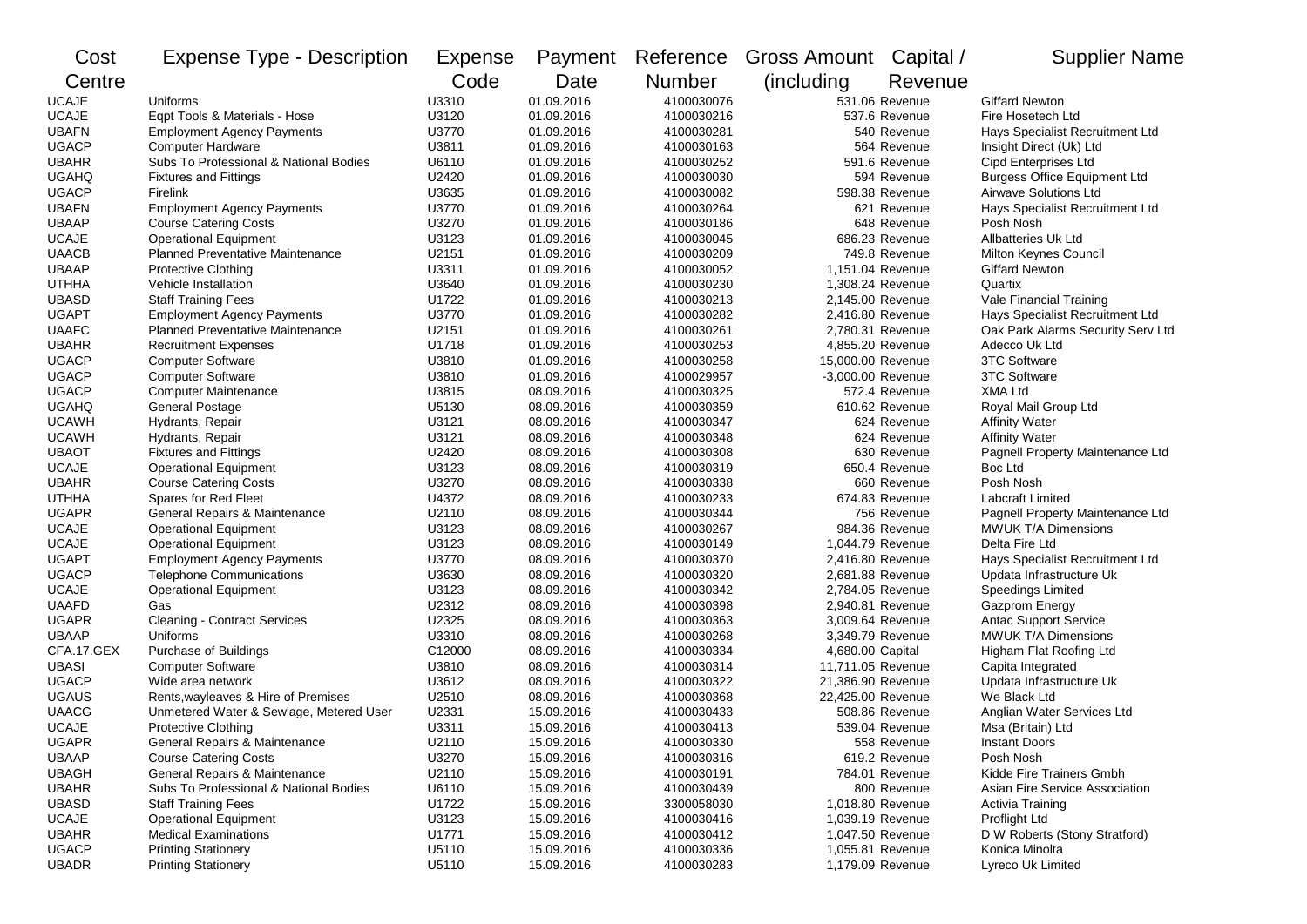| Cost         | <b>Expense Type - Description</b>        | Expense | Payment    | Reference     | Gross Amount Capital / |                | <b>Supplier Name</b>             |
|--------------|------------------------------------------|---------|------------|---------------|------------------------|----------------|----------------------------------|
| Centre       |                                          | Code    | Date       | <b>Number</b> | (including)            | Revenue        |                                  |
| <b>UCAJC</b> | Consultancy fees                         | U3750   | 15.09.2016 | 4100030417    | 1.194.00 Revenue       |                | Salvus Consulting                |
| <b>UBACI</b> | <b>Courses And Conference Fees</b>       | U5230   | 15.09.2016 | 3300058031    | 1,200.00 Revenue       |                | <b>CFOA</b>                      |
| <b>UFAHQ</b> | Consultancy fees                         | U3750   | 15.09.2016 | 4100030329    | 1,223.95 Revenue       |                | Gresham (Sms) Ltd                |
| <b>UBAOT</b> | General Repairs & Maintenance            | U2110   | 15.09.2016 | 4100030214    | 1,289.86 Revenue       |                | Kidde Fire Trainers Gmbh         |
| <b>UCAWH</b> | <b>Hydrants - Materials</b>              | U3125   | 15.09.2016 | 4100030227    | 1,460.64 Revenue       |                | Brissco (Equipment) Ltd          |
| <b>UGAPR</b> | General Repairs & Maintenance            | U2110   | 15.09.2016 | 4100030333    | 1,887.60 Revenue       |                | <b>Instant Doors</b>             |
| <b>UGACP</b> | <b>Printing Stationery</b>               | U5110   | 15.09.2016 | 4100030337    | 1,977.54 Revenue       |                | Konica Minolta                   |
| <b>UGAPT</b> | <b>Employment Agency Payments</b>        | U3770   | 15.09.2016 | 4100030438    | 2,416.80 Revenue       |                | Hays Specialist Recruitment Ltd  |
| <b>UGAPR</b> | General Repairs & Maintenance            | U2110   | 15.09.2016 | 4100030432    | 2,441.35 Revenue       |                | <b>Biffa Waste Services Ltd</b>  |
| <b>UGACP</b> | <b>Telephone Communications</b>          | U3630   | 15.09.2016 | 4100030332    | 3.361.06 Revenue       |                | Daisy Telecoms Ltd               |
| <b>UGACP</b> | Cellphones                               | U3621   | 15.09.2016 | 4100030425    | 4,480.46 Revenue       |                | EE Ltd                           |
| <b>UGAPR</b> | General Repairs & Maintenance            | U2110   | 15.09.2016 | 4100030366    | 7,245.60 Revenue       |                | <b>Electrical Services Hbb</b>   |
| <b>UAAFD</b> | Electricity                              | U2313   | 15.09.2016 | 4100030441    | 8,493.08 Revenue       |                | Scottish Hydro Elec (Was Sse)    |
| CFA.17.BEA   | <b>Construction Other</b>                | C27000  | 15.09.2016 | 4100030411    | 49,514.88 Capital      |                | Tencer Limited                   |
| <b>UBAAP</b> | <b>Course Catering Costs</b>             | U3270   | 22.09.2016 | 4100030503    |                        | 537.6 Revenue  | Posh Nosh                        |
| <b>UBAFN</b> | <b>Employment Agency Payments</b>        | U3770   | 22.09.2016 | 4100030493    |                        | 540 Revenue    | Hays Specialist Recruitment Ltd  |
| <b>UBAHR</b> | Occupational Health Nurse Sessions       | U1770   | 22.09.2016 | 4100030486    |                        | 579.6 Revenue  | People Asset Management Ltd      |
| <b>UTHHA</b> | Spares for Red Fleet                     | U4372   | 22.09.2016 | 4100030507    |                        | 656.88 Revenue | <b>Truckeast Ltd</b>             |
| <b>UGAHQ</b> | <b>Fixtures and Fittings</b>             | U2420   | 22.09.2016 | 4100030423    |                        | 660 Revenue    | <b>Manton Office Solutions</b>   |
| <b>UBASD</b> | <b>Staff Training Fees</b>               | U1722   | 22.09.2016 | 4100030443    |                        | 685 Revenue    | <b>Aylesbury College</b>         |
| <b>UGAPR</b> | General Repairs & Maintenance            | U2110   | 22.09.2016 | 4100030526    |                        | 870 Revenue    | Pagnell Property Maintenance Ltd |
| <b>UGAHQ</b> | <b>Planned Preventative Maintenance</b>  | U2151   | 22.09.2016 | 4100030328    |                        | 870 Revenue    | Clear Drains Uk Ltd              |
| CFA.17.ICT   | Purchase of Equipment                    | C15000  | 22.09.2016 | 4100030424    |                        | 922.1 Capital  | <b>XMA Ltd</b>                   |
| <b>UBAHR</b> | <b>Recruitment Expenses</b>              | U1718   | 22.09.2016 | 4100030475    | 1,008.00 Revenue       |                | Shl Group Ltd                    |
| <b>UGAAS</b> | <b>Property Management Consultant</b>    | U3539   | 22.09.2016 | 4100030456    | 1,200.00 Revenue       |                | Hub Professional Services Ltd    |
| <b>UAAFD</b> | Trade Refuse Disposal, Cesspools & Pests | U2324   | 22.09.2016 | 4100030487    | 1,331.55 Revenue       |                | Grundon Waste Management Ltd     |
| <b>UGAUS</b> | Furniture                                | U2410   | 22.09.2016 | 4100030461    | 1,440.00 Revenue       |                | <b>Manton Office Solutions</b>   |
| <b>UTHHA</b> | Spares for Red Fleet                     | U4372   | 22.09.2016 | 4100030498    | 1,461.60 Revenue       |                | <b>Emergency One</b>             |
| <b>UTHHA</b> | Tyres & Tubes                            | U4340   | 22.09.2016 | 4100030349    | 1,642.49 Revenue       |                | Ats Euromaster Limited           |
| <b>UCAJE</b> | <b>Operational Equipment</b>             | U3123   | 22.09.2016 | 4100030274    | 1,929.42 Revenue       |                | Southcombe Bros Ltd              |
| <b>UGAPR</b> | <b>Cleaning - Contract Services</b>      | U2325   | 22.09.2016 | 4100030471    | 1,935.18 Revenue       |                | Ever Brite Cleaning Services     |
| <b>UBAHR</b> | Occupational Health Nurse Sessions       | U1770   | 22.09.2016 | 4100030484    | 2,372.40 Revenue       |                | People Asset Management Ltd      |
| <b>UGAPT</b> | <b>Employment Agency Payments</b>        | U3770   | 22.09.2016 | 4100030263    | 2,416.80 Revenue       |                | Hays Specialist Recruitment Ltd  |
| <b>UGAPT</b> | <b>Employment Agency Payments</b>        | U3770   | 22.09.2016 | 4100030492    | 2,504.28 Revenue       |                | Hays Specialist Recruitment Ltd  |
| <b>UFDRM</b> | Legal Expenses                           | U6520   | 22.09.2016 | 4100030474    | 3,072.00 Revenue       |                | Leo Davidson                     |
| <b>UCAJE</b> | Protective Clothing                      | U3311   | 22.09.2016 | 4100030273    | 4,303.80 Revenue       |                | Southcombe Bros Ltd              |
| CFA.17.NPA   | <b>Construction Other</b>                | C27000  | 22.09.2016 | 4100030527    | 4,950.00 Capital       |                | Pagnell Property Maintenance Ltd |
| <b>UTHHA</b> | <b>Employment Agency Payments</b>        | U3770   | 22.09.2016 | 4100030494    | 8,778.00 Revenue       |                | <b>Truckeast Ltd</b>             |
| UZVZZ        | Legal Expenses                           | ZV9201  | 22.09.2016 | 3300058035    | 8,857.64 Revenue       |                | Berrymans Lace Mawer Llp         |
| CFA.17.SVE   | Purchase of Vehicles                     | C16000  | 22.09.2016 | 4100030442    | 47,447.03 Capital      |                | Milton Keynes Audi               |
| <b>UBAAP</b> | Agency Services - Payments to Other LA   | U6020   | 22.09.2016 | 4100030522    | 50,349.89 Revenue      |                | <b>Encompass Select Limited</b>  |
| CFA.16.MKP   | Purchase of Other Items (Fees)           | C17000  | 22.09.2016 | 4100030455    | 138,125.11 Capital     |                | Montagu Evans Llp                |
| <b>UTHHA</b> | Spares for Red Fleet                     | U4372   | 29.09.2016 | 4100030500    |                        | 514.58 Revenue | J R Industries Limited           |
| <b>UBAFN</b> | <b>Employment Agency Payments</b>        | U3770   | 29.09.2016 | 4100030568    |                        | 541.44 Revenue | Hays Specialist Recruitment Ltd  |
| <b>UFAHQ</b> | Subs To Professional & National Bodies   | U6110   | 29.09.2016 | 4100030453    |                        | 565 Revenue    | Fire Protection Association Ltd  |
| <b>UAADG</b> | Trade Refuse Disposal, Cesspools & Pests | U2324   | 29.09.2016 | 4100030542    |                        | 751.91 Revenue | Grundon Waste Management Ltd     |
| <b>UFAHQ</b> | <b>Courses And Conference Fees</b>       | U5230   | 29.09.2016 | 4100030454    |                        | 828 Revenue    | Fire Protection Association Ltd  |
| <b>UCAJE</b> | Uniforms                                 | U3310   | 29.09.2016 | 4100030555    |                        | 863.28 Revenue | <b>Giffard Newton</b>            |
| <b>UBASD</b> | <b>Staff Training Fees</b>               | U1722   | 29.09.2016 | 4100030496    | 1,070.00 Revenue       |                | Holiday Inn Aylesbury            |
| <b>UGACP</b> | Cellphones                               | U3621   | 29.09.2016 | 4100030547    | 1,392.42 Revenue       |                | Vodafone Limited (Corporate)     |
| <b>UBAAP</b> | <b>Protective Clothing</b>               | U3311   | 29.09.2016 | 4100030401    | 2,045.64 Revenue       |                | Msa (Britain) Ltd                |